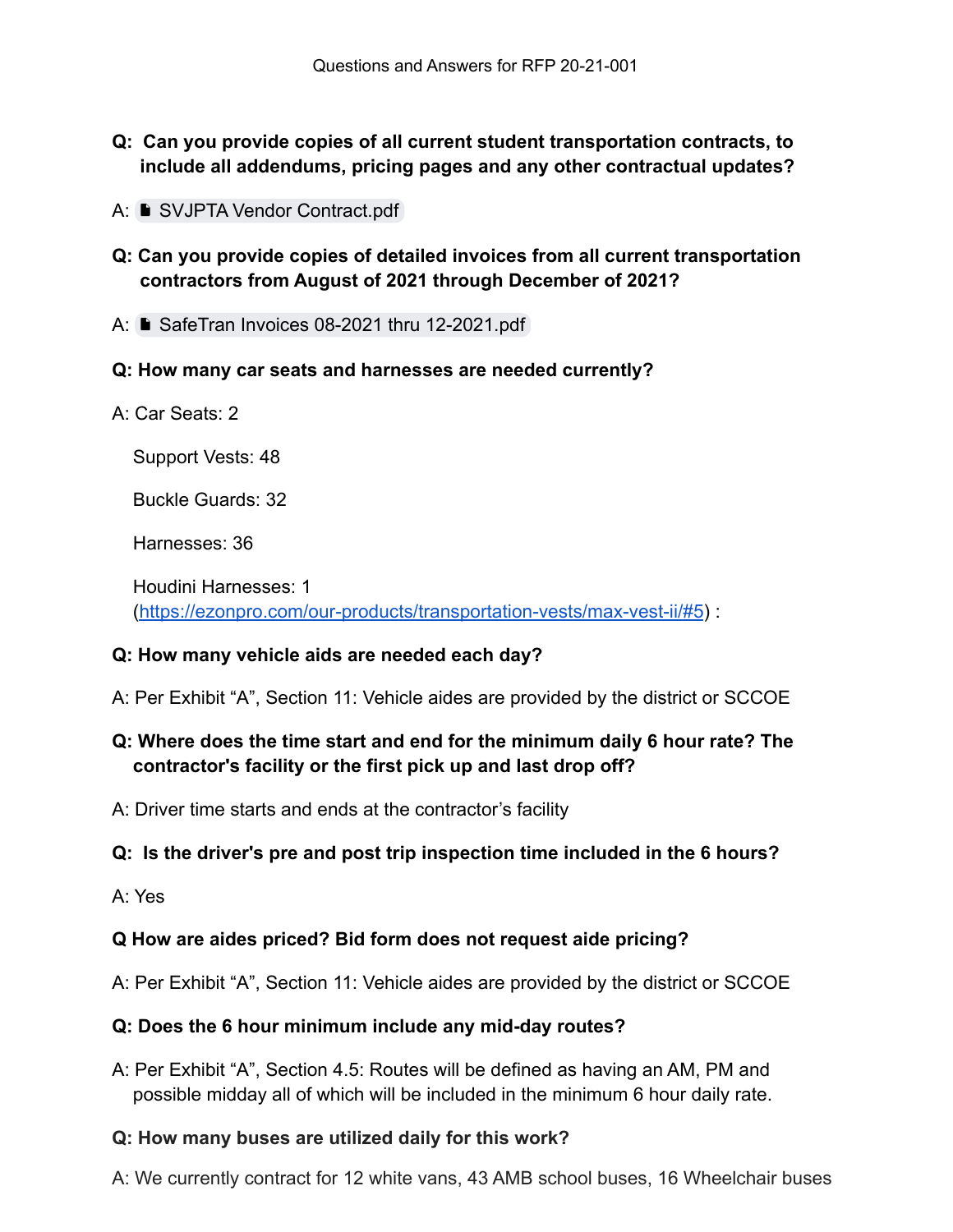### **Q: Who currently performs this work?**

A: SafeTrans Transportation

### **Q: What is the term?**

A: Per Exhibit "A", Section 1: Three (3) years with two (2) one (1) year extensions by mutual agreement

### **Q: Is this as needed or is this long-term?**

A: Long-term

### **Q: What is the anticipated date of contract award by the SVJPTA Board?**

- A: We anticipate awarding the contract at the March 16, 2022 board meeting.
- **Q: Please provide an estimate of the number of school buses and the number of vans that might be required to transport the 500 students estimated in the Bid document.**
- A: Based on historical data, the total number of vehicles for 500 students is approximately 85
- **Q: Please provide routing detail for all routes – vans and buses.**
- A: **P** [Routes for RFP.pdf](https://drive.google.com/file/d/1WaRWdiXfPOIV_YWYlJdEzh_WUpr9Bton/view?usp=sharing)

### **Q: Please provide load counts by route, if available.**

A: Each address that is not a School Site in the "Routes for RFP" file represents a student

- **Q: Please provide the total amount the District paid to the Incumbent for transportation services for each of the last 3 years**
- A: 19-20 \$6,198,351.43
	- 20-21 \$2,465,585.64
	- 21-22 \$3,104,658.08
- **Q: Please provide the District's student transportation budget for the 2021-22 school year and 2022-23.**
- A: 21-22 \$8,251,997 Est.
- 22-23 \$8,252,000 Est.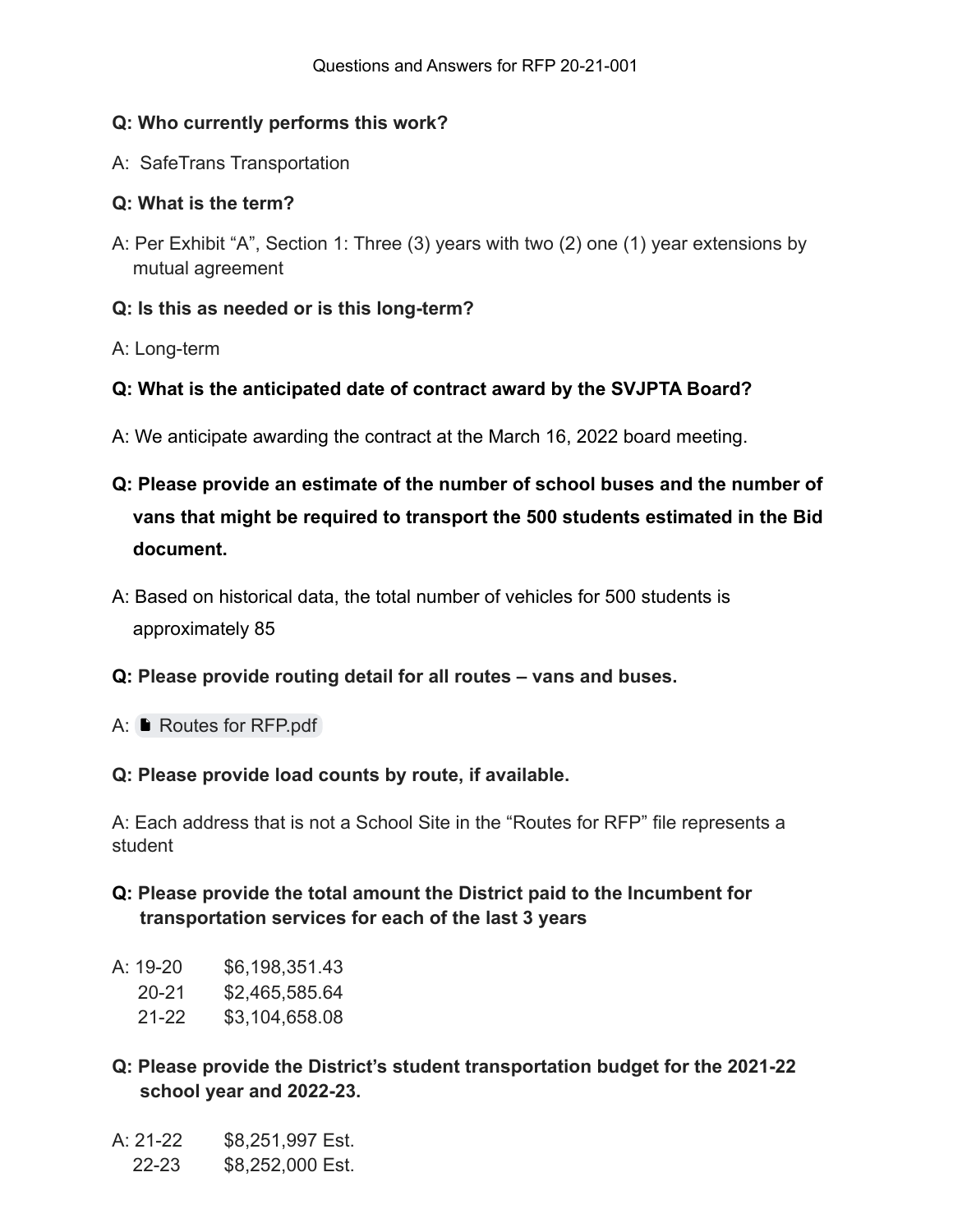Questions and Answers for RFP 20-21-001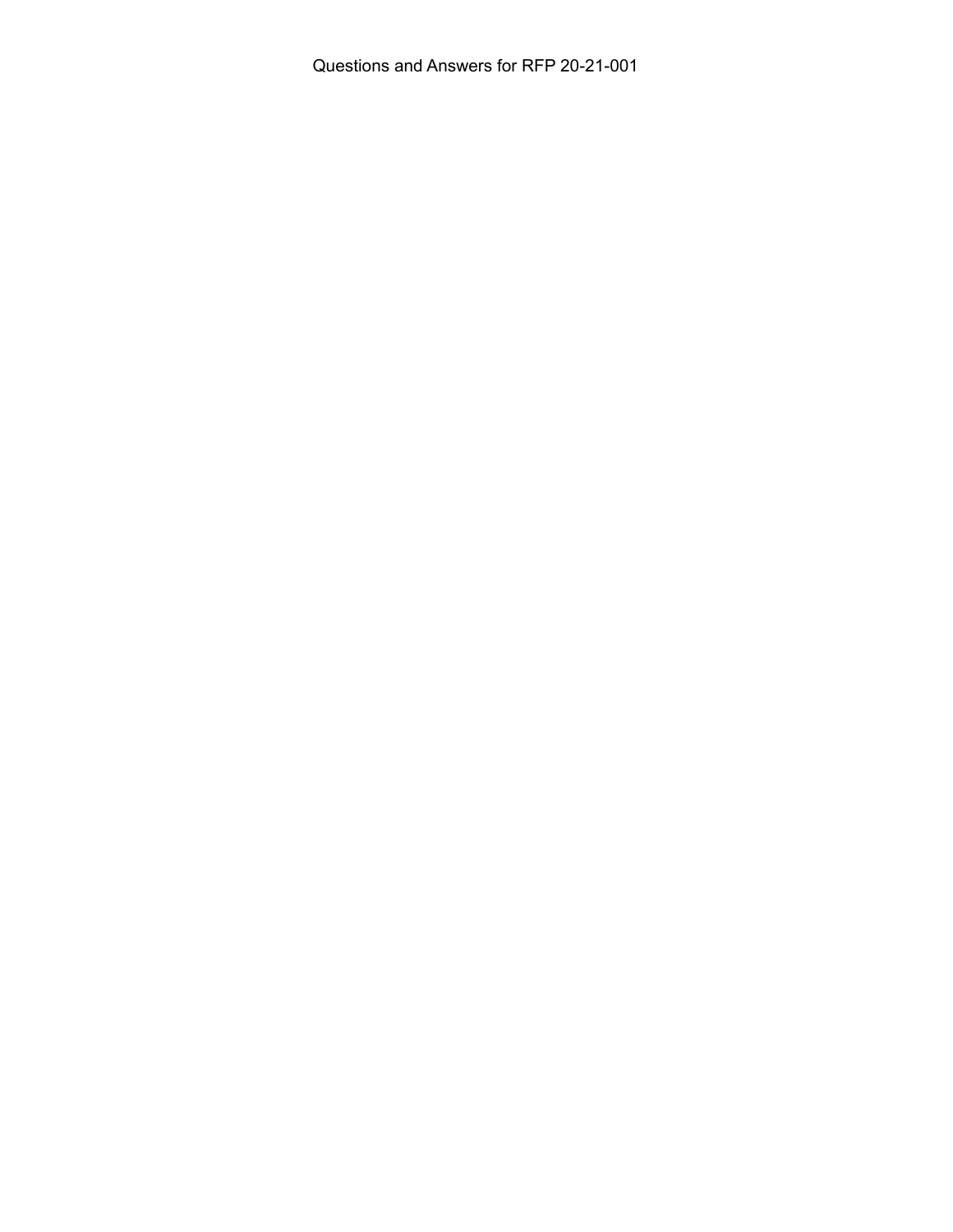# **Q: Can we be provided with a listing of all Sports/Ex Curricular/field trips for the last two school years? To include billable hours per trip?**

- A: Each district is invoiced for their trips. Here are the invoices for 2019-2021: **[Field Trip Invoices for RFP.pdf](https://drive.google.com/file/d/1_1KC-x1zwwVozOhwio8Xn8OsVGSz3q_p/view?usp=sharing)**
- **Q: Please share Liquidated Damages assessed against the incumbent for each of the last three years.**
- A: We have not assessed Liquidated Damages in the last three years.

### **Q: How many buses have video now? How many cameras per type of bus?**

A: All vehicles provided to the SVJPTA by SafeTrans have cameras. The ambulatory and wheelchair school buses have two interior cameras, one rear-facing and one front-facing. The vans have one interior camera rear-facing.

### **Q: How much Medicaid annual reimbursement does the JPA currently receive for transporting special needs students?**

A: We do not get Medicaid reimbursements.

### **Q: Did the JPA release the RFP a year early? If so, why?**

A: No, we did not.

### **Q: Are the drivers represented by a collective bargaining unit?**

A: Not that we are aware of

### **Q: Please provide current compensation of drivers.**

A: This information will not be provided by the SVJPTA and is determined by the current vendor

### **Q: Will the numbers be read aloud at the bid opening?**

A: This will be determined by the SVJPTA board

### **Q: Suggest requiring bidders to submit their Covid plan.**

A: COVID plans must follow current Santa Clara County Department of Health Guidelines.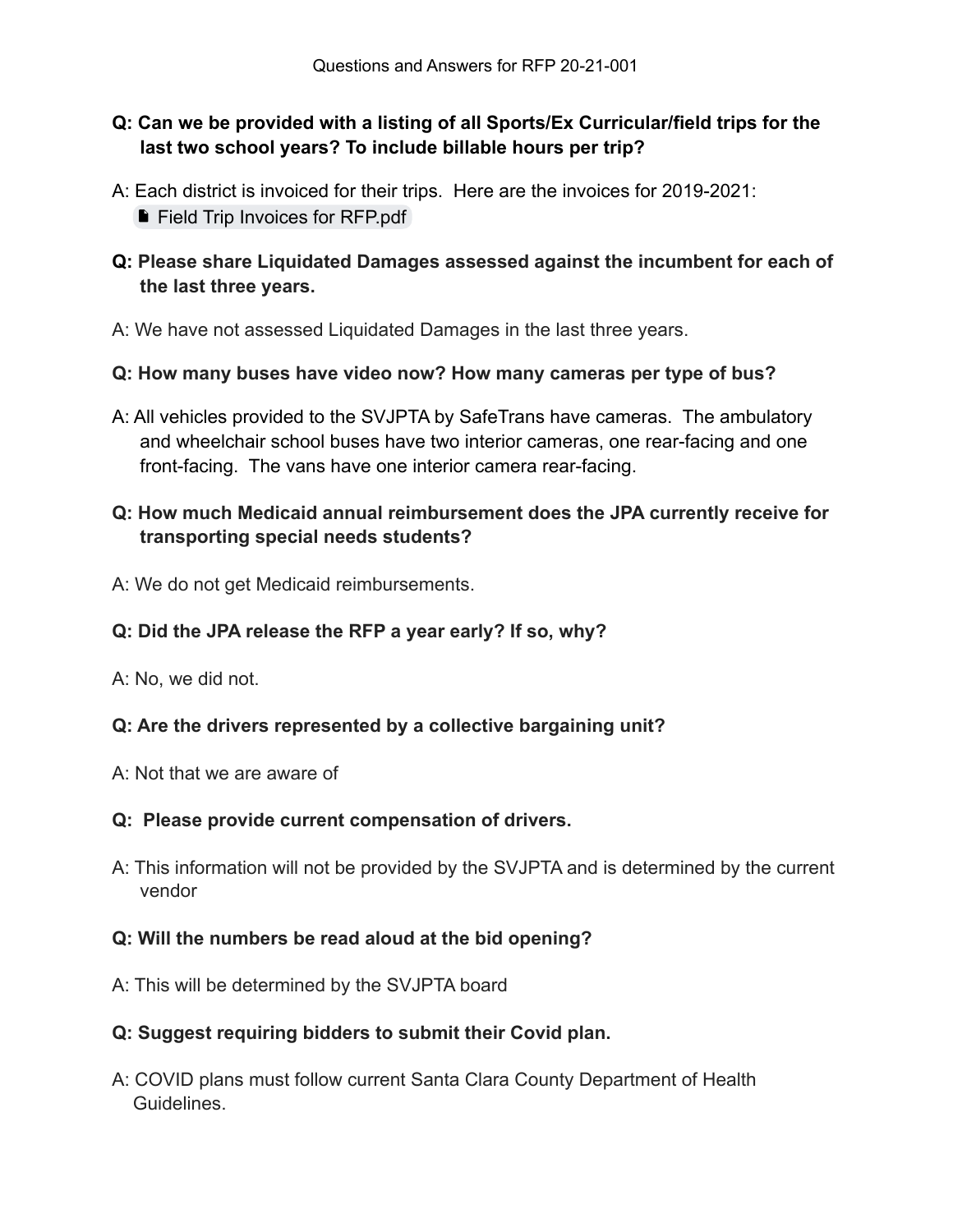### **Q: Do any of the JPA member districts have any facilities or parking available to lease for the service of this contract?**

A: Bidders will need to secure facilities on their own. Please contact districts to inquire about this.

# **Q: Please share the extent of any current driver shortage. Please share how many routes are not being covered by the incumbent.**

A: We have not seen significant issues due to any driver shortage from the current vendor. All routes are currently being covered

### **Q: What software is currently utilized? Does the JPA own the software?**

A: We utilize TransTraks as our routing platform. We do not own the software.

### **Q: Why is the JPA going to RFP?**

.

- A: The term of the previous RFP was completed
- **Q: In the Q & A, there were 2 questions with differing answers:**

**Q: How many buses are utilized daily for this work? A: We currently contract for 12 white vans, 43 AMB school buses, 16 Wheelchair buses.**

**Q: Please provide an estimate of the number of school buses and the number of vans that might be required to transport the 500 students estimated in the Bid document. A: Based on historical data, the total number of vehicles for 500 students is approximately 85.**

**Can you please clarify how many buses and type should be included in this response to your RFP?**

A: Please provide RFP numbers for the estimated 500 students listed in the RFP. The type and number of vehicles vary year to year based on many factors.

# **Q: Please Provide a list of current buses utilized by the Incumbent including: type, capacity, wheelchair lifts, make, model and year.**

A: In our opinion, this question is irrelevant to the RFP and based on the information already provided in the Q & A, the number may change year to year.

### **Q: What percentage of the routes run in ESY?**

A: In ESY 2020, we had 1 van route, 28 AMB routes, and 8 W/C routes